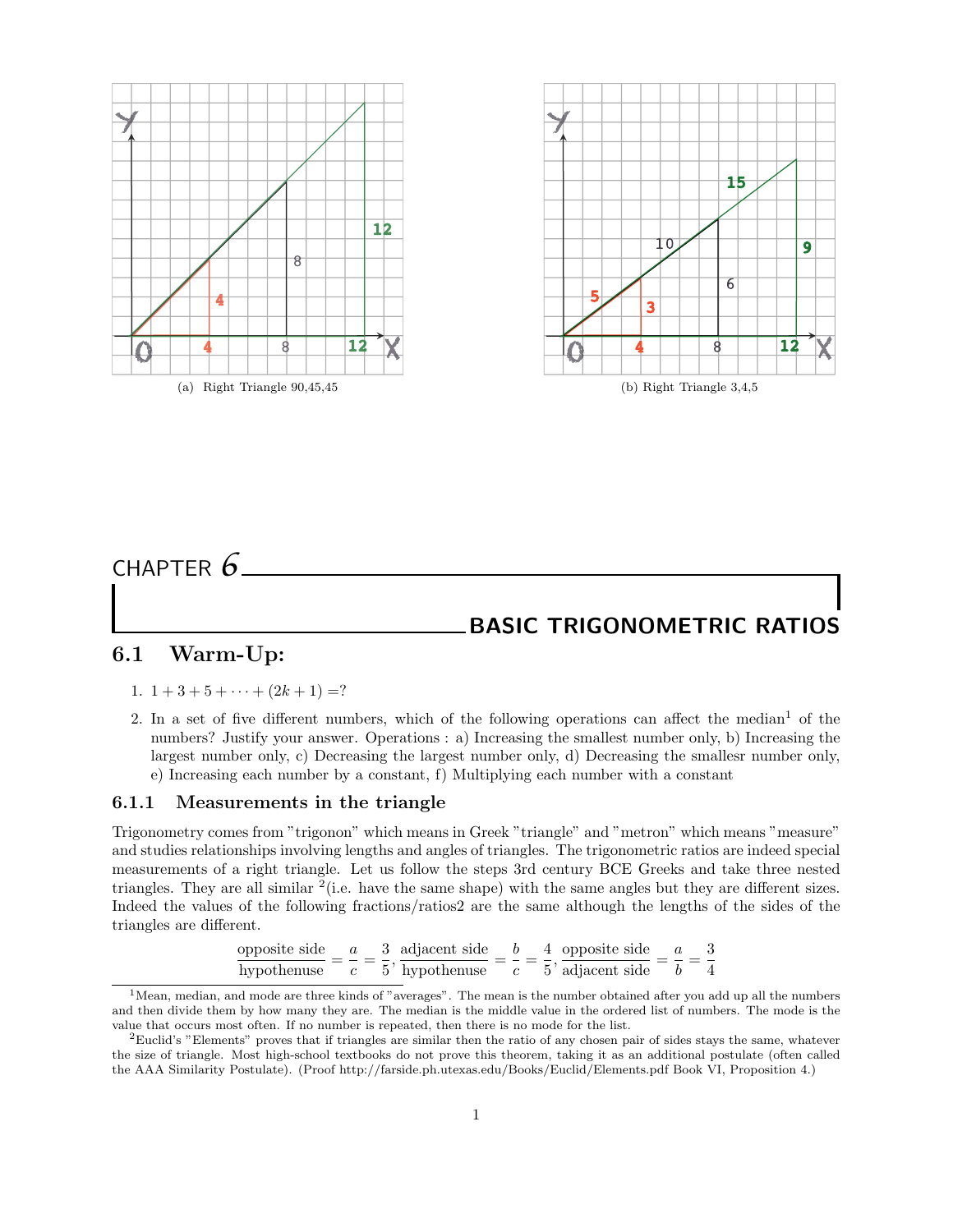

The ratio of the opposite side of a right triangle to the hypotenuse is called the sine and denoted sin. The ratio of the adjacent side of a right triangle to the hypotenuse is called the cosine and denoted cos. Finally, the ratio of the opposite side to the adjacent side is called the tangent and denoted tan.

### Connections:

 $tan(\alpha) = m_{BC}$ , the tangent equals the slope of the hypotenuse BC

| $tan(\alpha) =$ | opposite side | opposite side | hypotenuse    | $sin(\alpha)$ |
|-----------------|---------------|---------------|---------------|---------------|
|                 | adjacent side | hypotenuse    | adjacent side | $cos(\alpha)$ |

| Trigonometric Functions |               |                                |                         |                |                             |                              |                              |  |  |  |
|-------------------------|---------------|--------------------------------|-------------------------|----------------|-----------------------------|------------------------------|------------------------------|--|--|--|
| Function                | Notation      | Definition                     | Acute<br>Angle<br>3,4,5 | $\theta$       | 30                          | 45                           | 60                           |  |  |  |
| Sine                    | $sin(\alpha)$ | opposite side<br>hypotenuse    |                         | $\theta$       | റ                           | $\sqrt{2}$<br>$\mathfrak{D}$ | $\sqrt{3}$<br>$\overline{2}$ |  |  |  |
| Cosine                  | $cos(\alpha)$ | adjacent side<br>hypotenuse    |                         | $\mathfrak{D}$ | $\sqrt{3}$<br>$\mathcal{D}$ | $\sqrt{2}$<br>$\mathfrak{D}$ | $\overline{2}$               |  |  |  |
| Tangent                 | $tan(\alpha)$ | opposite side<br>adjacent side |                         | $\theta$       | $\sqrt{3}$                  |                              | $\sqrt{3}$                   |  |  |  |

Mnemonics: For the sine the numerator is  $\sqrt{0}$ , 1, 2, 3, 4

The calculations for the 45-45-90 and for the 30-60-90 right triangles

The 30-60-90 triangle and its mirror reflection create together a 60-60-60 triangle of side equal to the hypothenuse.

What about other angles? It might be tempting to use for the expression  $sin(a + b)$  the sum  $sin(a) + sin(b)$ , but this is completely wrong. Tables of values have been calculated for the sin, cos and tan of many angles.

Trigonometry is largely used in land surveying. When an observer looks at an object that is higher than the (eye of) the observer, the angle between the line of sight and the horizontal is called the angle of elevation. On the other hand, when the object is lower than the observer, the angle between the horizontal and the line of sight is called the angle of depression. These angles are always measured from the horizontal.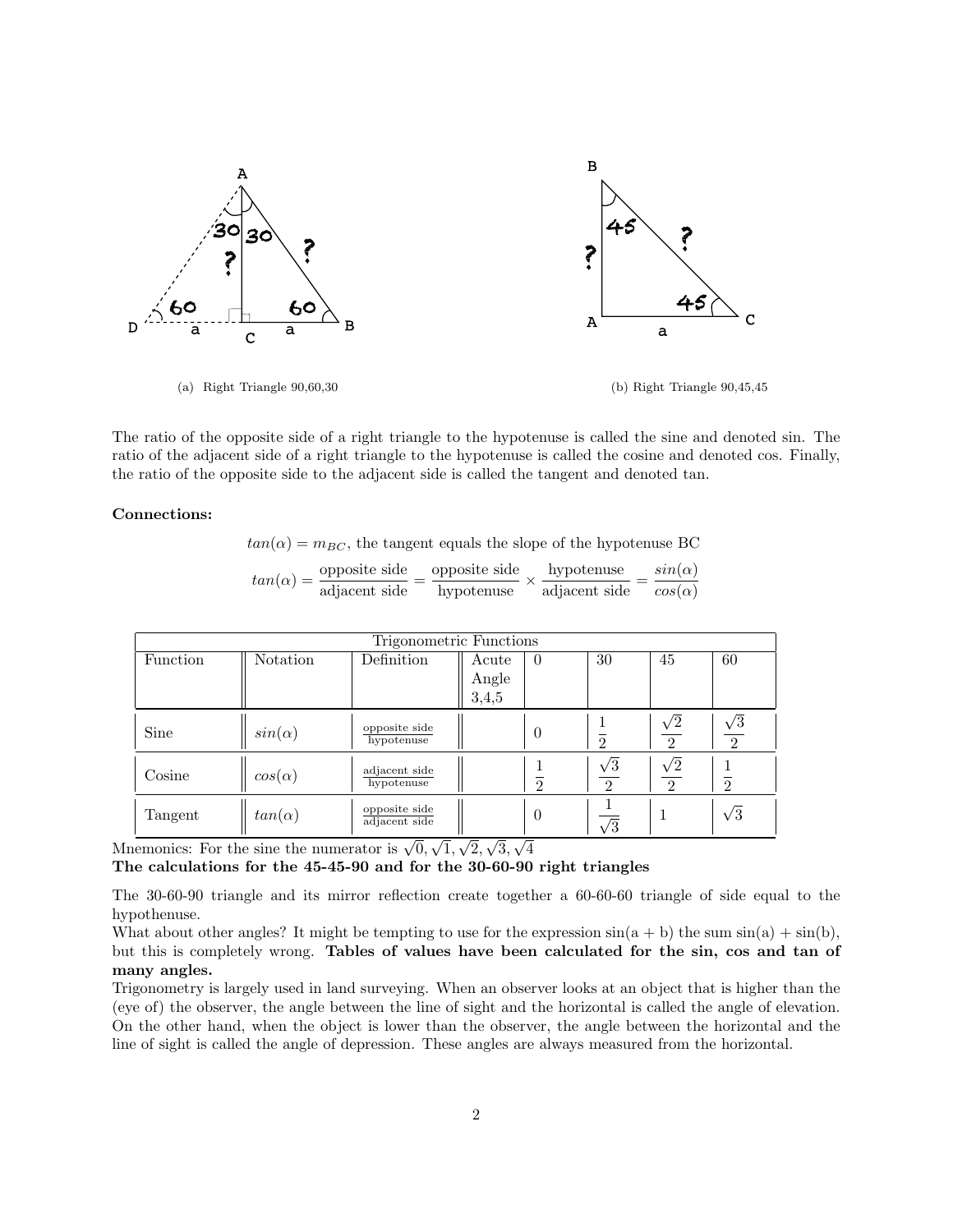



(a) Exercise 1: Using shadows to measure

(b) Exercise 2: Measure lengths despite obstacles



 $\bigcup$  angle of depression

Land Surveying Problems

depression

# 6.1.2 Horizontal and vertical components of vectors :  $\overrightarrow{v}=\overrightarrow{v_x}+\overrightarrow{v_y}$

If we know a vector  $\vec{v}$  and the angle it forms with the positive x-axis, OX then we can find out its vertical and horizontal components using the sine and cosine in scalar equations.:

the x-component of  $\overrightarrow{v}:v_x=|v|\cdot cos(\alpha)$  , the y-component of  $\overrightarrow{v}:v_y=|v|\cdot sin(\alpha)$ 

If we know the components of a vector  $\vec{v}$ , we can determine the magnitude or length of the vector  $|v| =$ we know the components of a vector  $v$ , we can determine the magnitude of length of the vector  $|v| = \sqrt{v_x^2 + v_y^2}$ . Considering the components as vectors on a line, the law for adding vectors says  $\vec{v} = \vec{v_x} + \vec{v_y}$ .

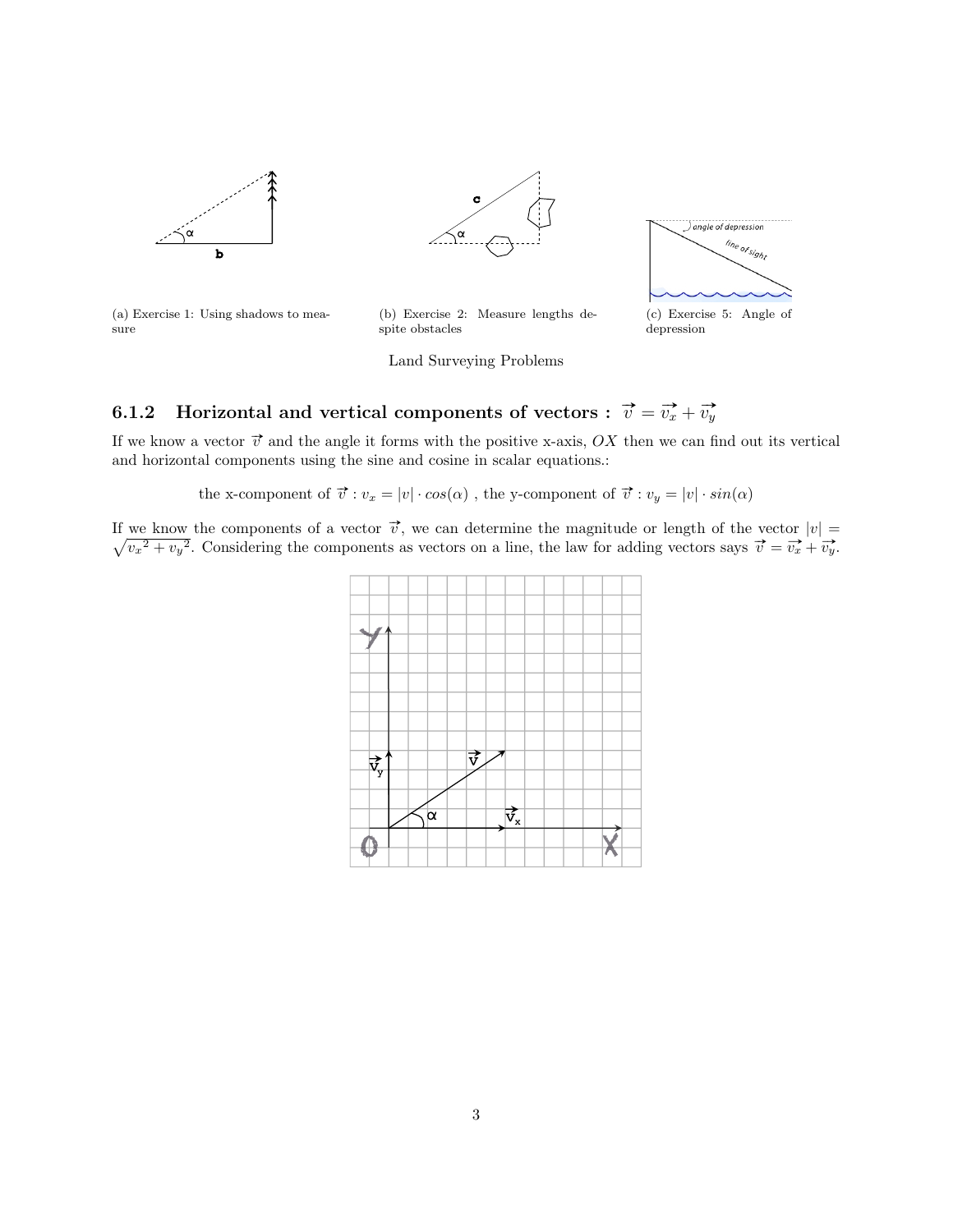### 6.2 Problems

- 1. Find the values of sine, cosine, tangent of the angle C of the right triangle  $\triangle ABC$  with  $(\angle A = 90)$  if
	- $(a)$  AB=5, AC=8
	- (b) AB=60, BC=100
- 2. (Using shadows to measure things) A tree casts a 60 m shadow when the angle of elevation of the sun is 30. What is the height of the tree? (see Figure Exercise 1:)(i.e. the elevation angle is the angle at which you look up to the top of the tree from the end of the shadow on the ground)
- 3. (Measuring across obstacles) A land surveyor needs to measure the lengths of two rivers with a common source. The rivers have inaccessible parts due to fast rapids, but the angle between the rivers is known to be of 90 degrees. What are the rivers' lengths, if later the distance between the two rivers is  $c=25$ and a base angle is  $\alpha = 30$ ? (see Figure Exercise 2)
- 4. (Elevation angle) A hot air balloon is rising at a rate of 6 ft/sec, while a wind is blowing E-W at a (Elevation angle) A not air balloon is rising at a rate of 6 tt/sec, while a wind is blowing E-W at a<br>rate of  $2\sqrt{3}$ ft/sec. Find the speed at which the balloon is traveling, draw its velocity vector, and find its angle of elevation.
- 5. (Depression angle) The Montauk lighthouse is 110.5 ft high and it is situated on a natural foundation of 14 ft. Its keeper sights from the top of the lighthouse a sailboat. The angle of depression of the sighting is 30 degrees. How far is the sailboat ? (see Figure Exercise 5)
- 6. In a science camp a group of students are building rockets that are afterwards rockets at different angles. An observer situate at 1 m away from the launching point measures the height reached by the rocket. What will be the height measured for a rocket launched at an angle of 30 degrees? What will be the height measured for a rocket launched at an angle of 60 degrees? What happens when launching angle gets closer to 90 degrees?
- 7. A ball is kicked into the air at an angle of 30 degrees to the horizontal with an initial resultant velocity of 25 m/s. Find both the vertical and horizontal components of the velocity vector and the magnitude of the resultant velocity vector.
- 8. A helicopter is travelling at a speed of 100m/s towards a destination that is located 30 degrees north of east. What are its velocity components due east and due north.
- 9. A plane is taking off from the airport strip with a speed of 250 m/s at an angle of 60 degrees. How much altitude will it gain in 1 second?
- 10. One day you stroll down to the river and take a walk along the river bank. At one point in time you notice a rock directly across from you. After walking 100 feet downstream, you have to turn an angle of 30 with the river to be looking directly at the rock. How wide is the river?
- 11.<sup>∗</sup> Consider a parallelogram ABCD with  $AB = 1$ ,  $AD = 3$ ,  $A = 40 \text{ deg}$ . Find the lengths of diagonals in this parallelogram.

[Hint: introduce a coordinate system so that  $\overrightarrow{AD}$  goes along the x-axis. For the diagonal AC write the France a coordinate system so that  $AD$  goes along the x-axis. For the diagonal AC write the vector  $\overrightarrow{AC}$  as a sum of two vectors, decompose  $\overrightarrow{AB} = \overrightarrow{BC}$  into horizontal and vertical components ]

12.<sup>∗</sup> Prove that the area of a triangle  $\triangle ABC$  can be computed using the formula  $Area_{\triangle ABC} = \frac{AB \cdot AC \cdot sinA}{2}$ [Hint: what is the altitude from vertex B?]